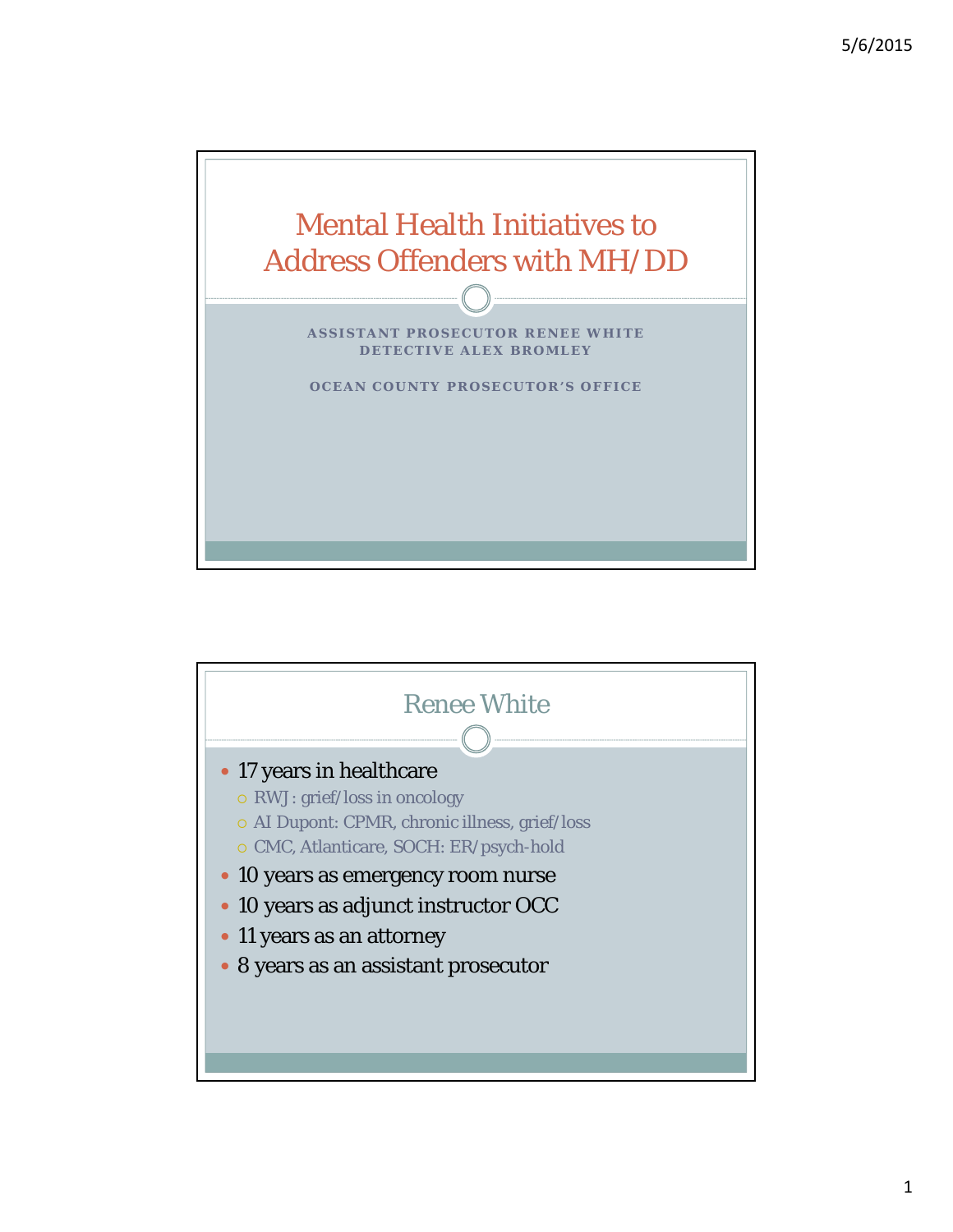

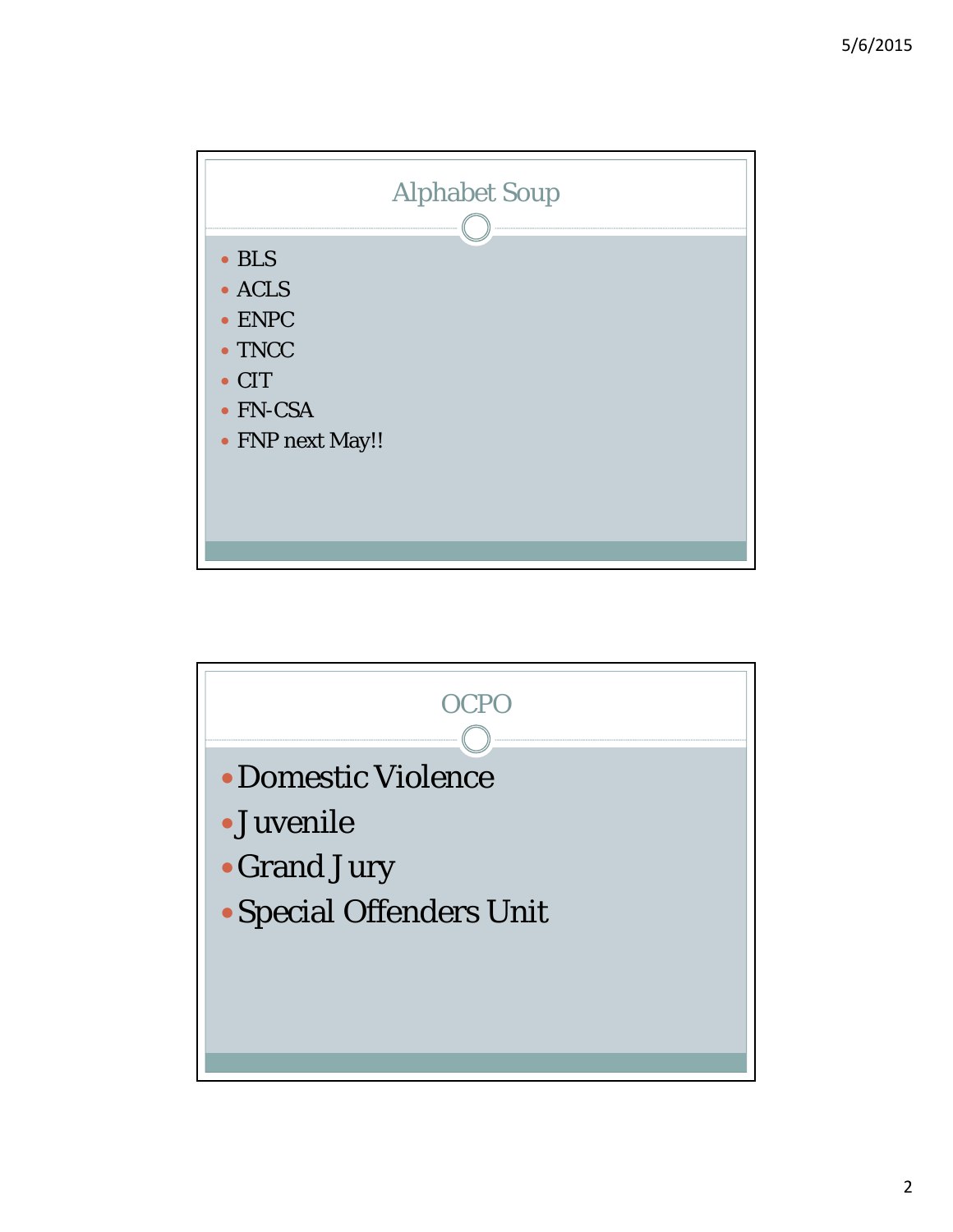

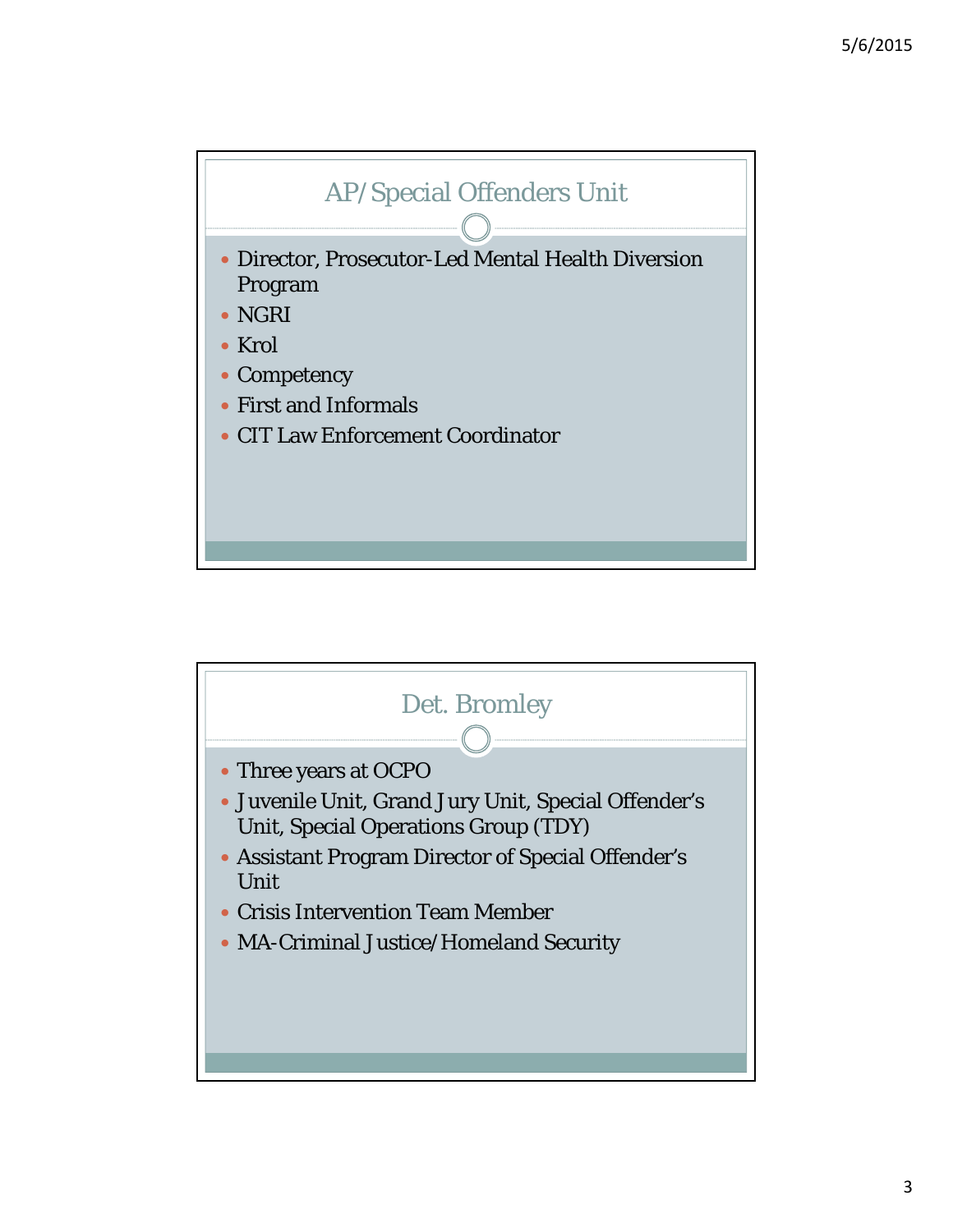

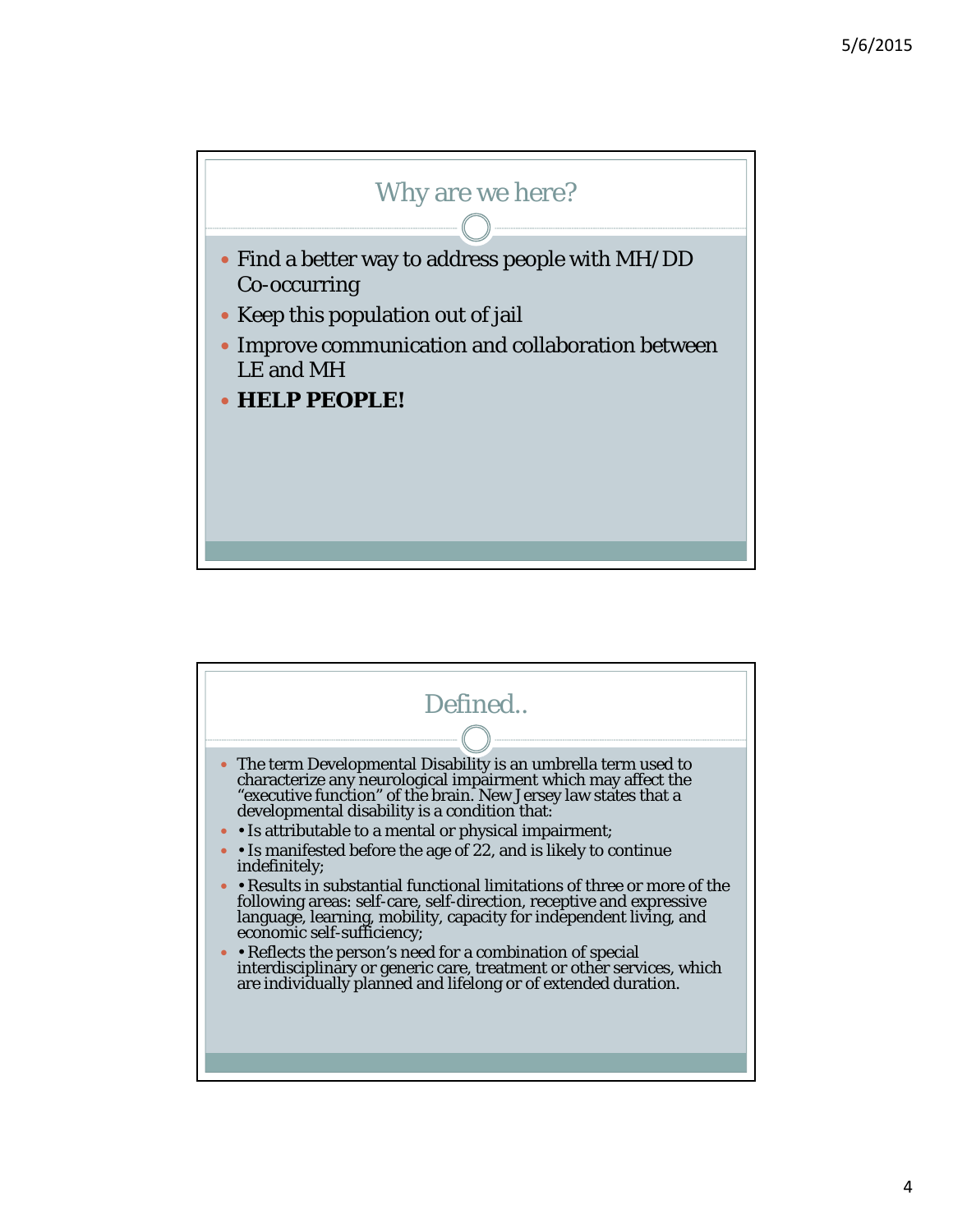

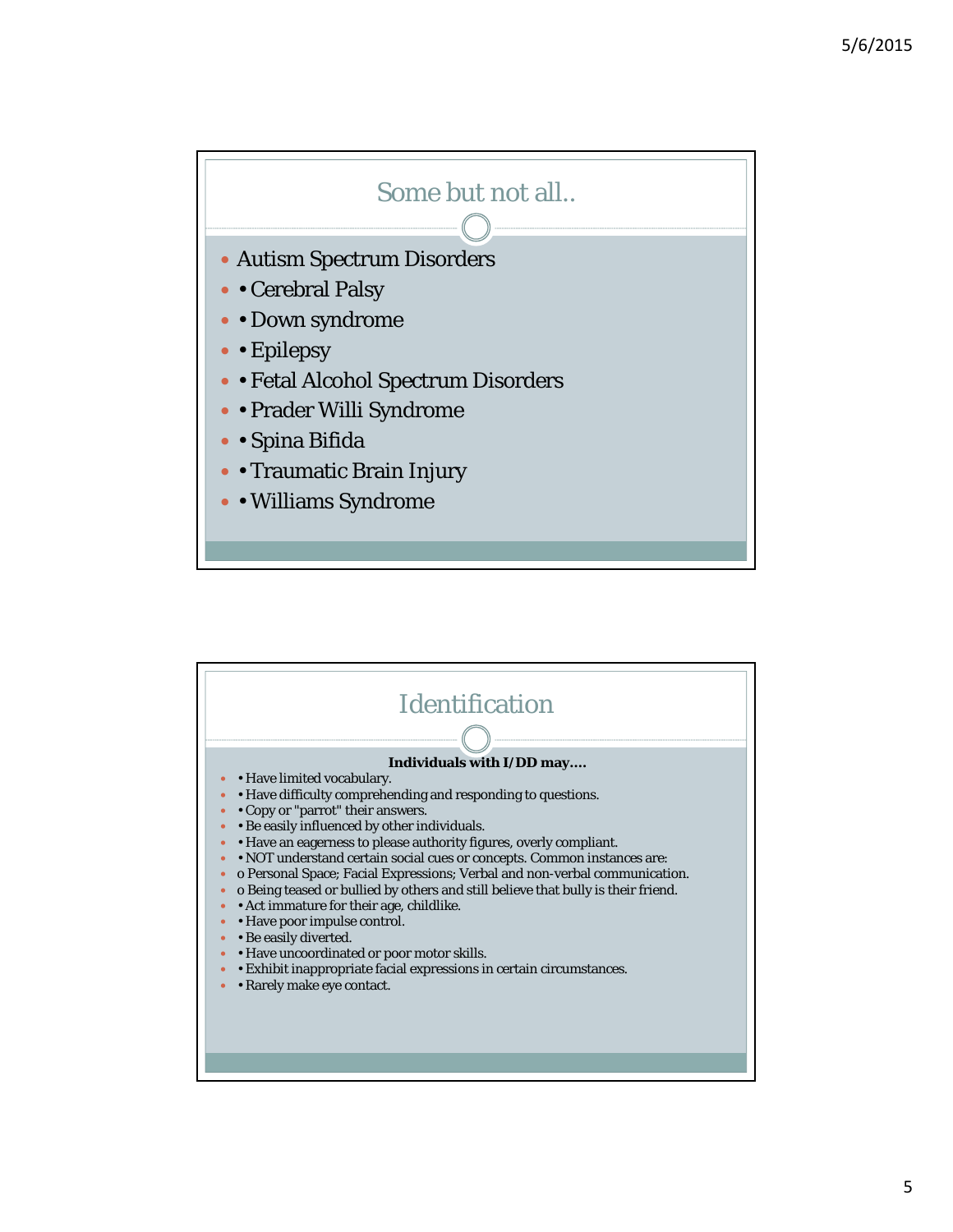



6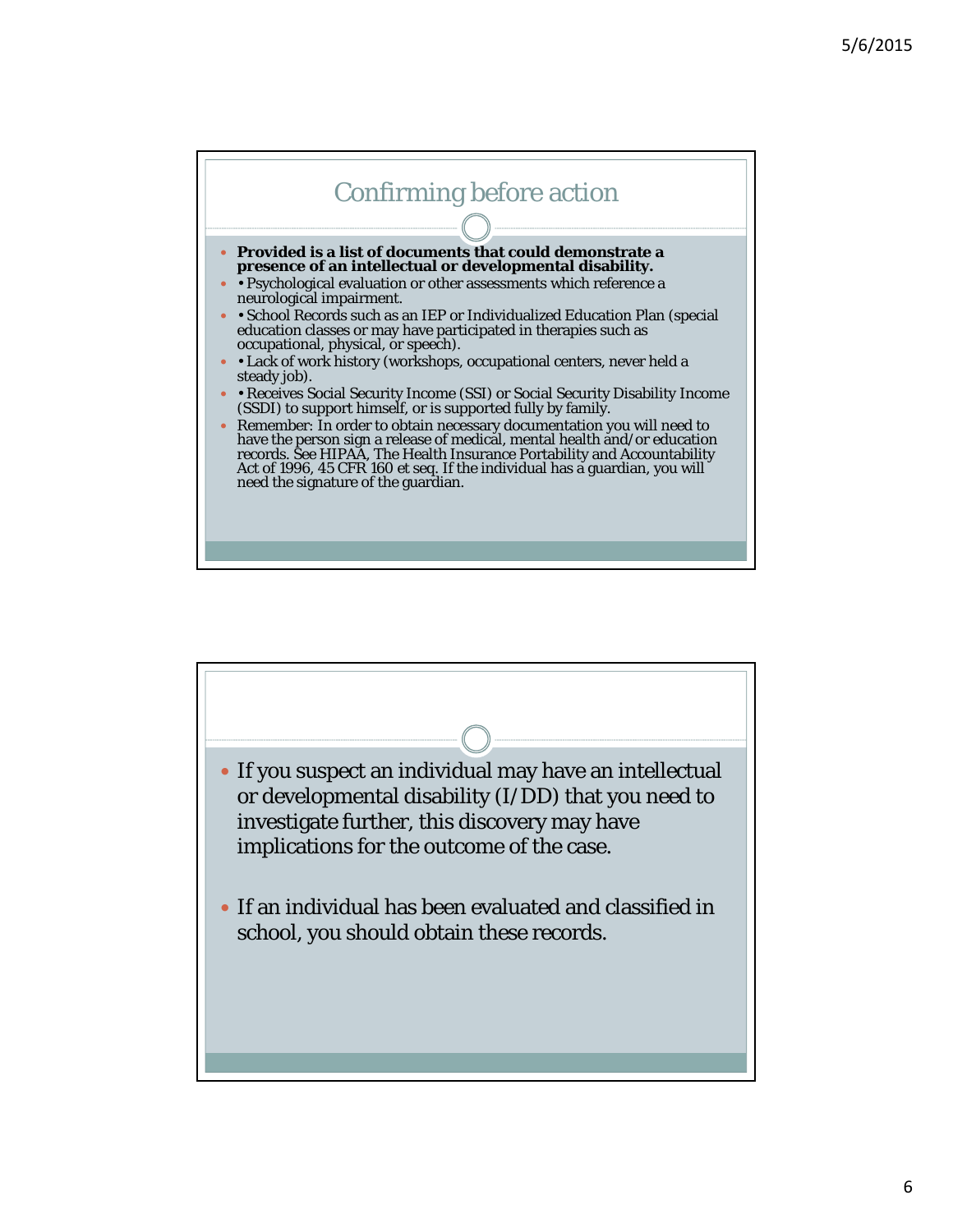

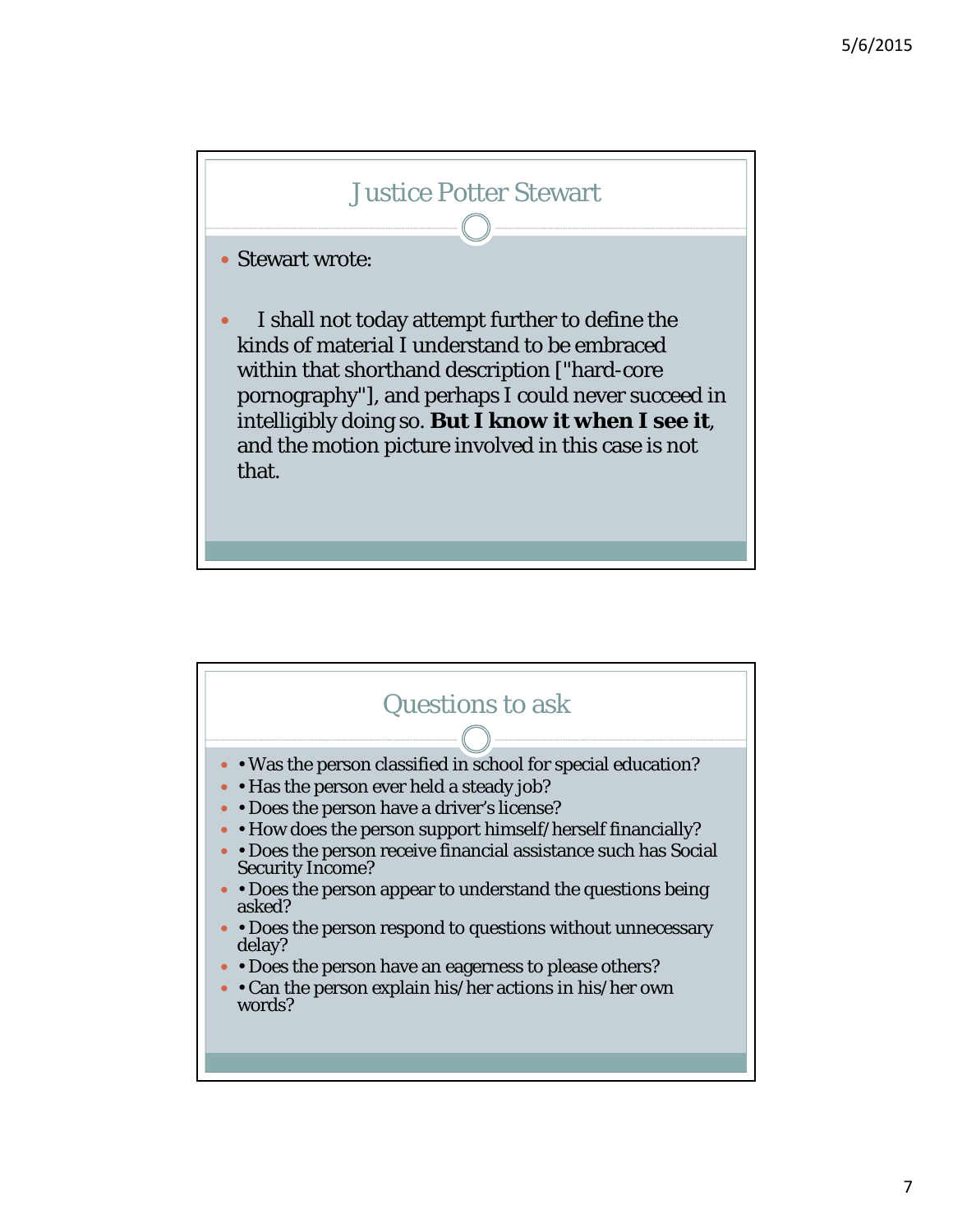

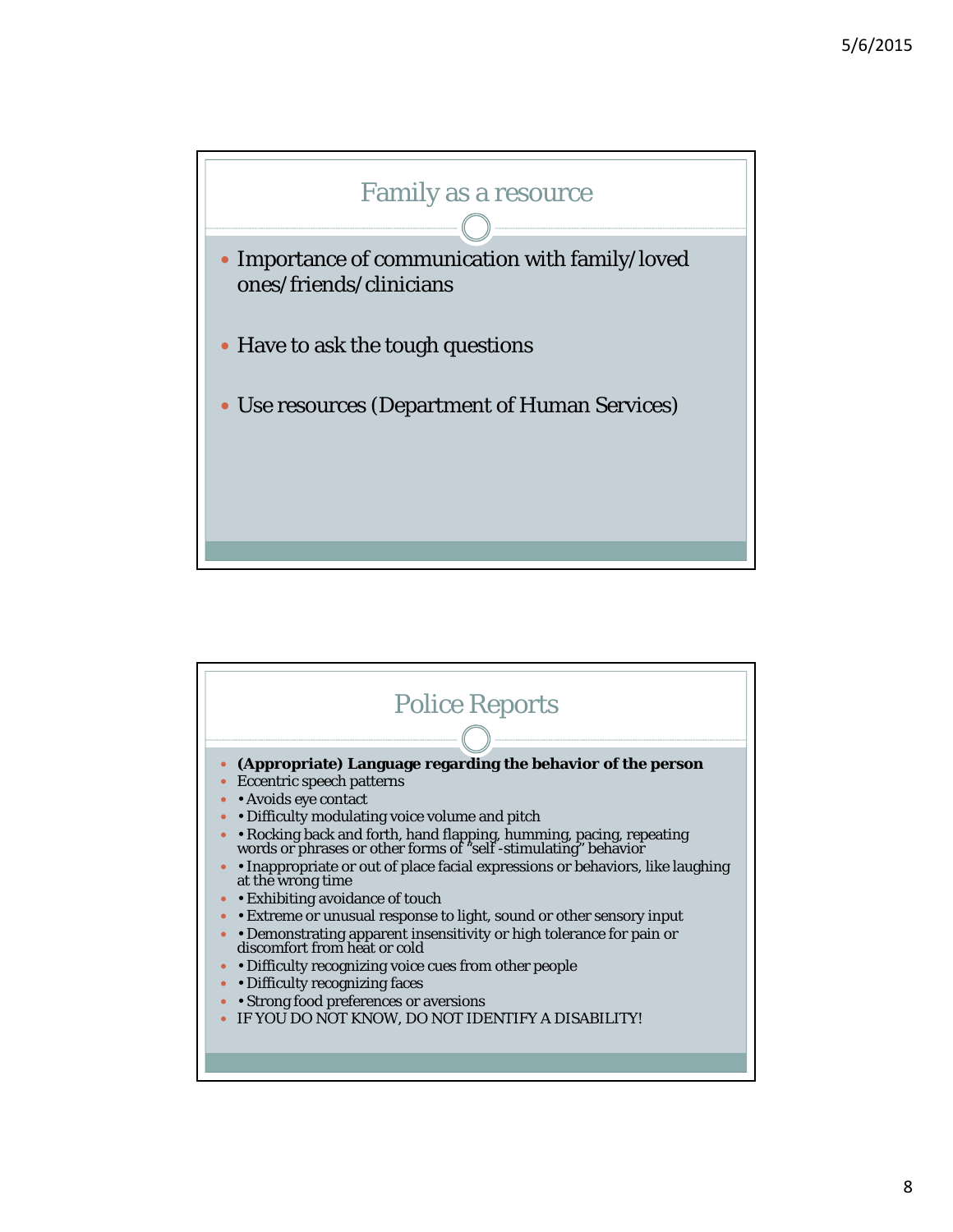



9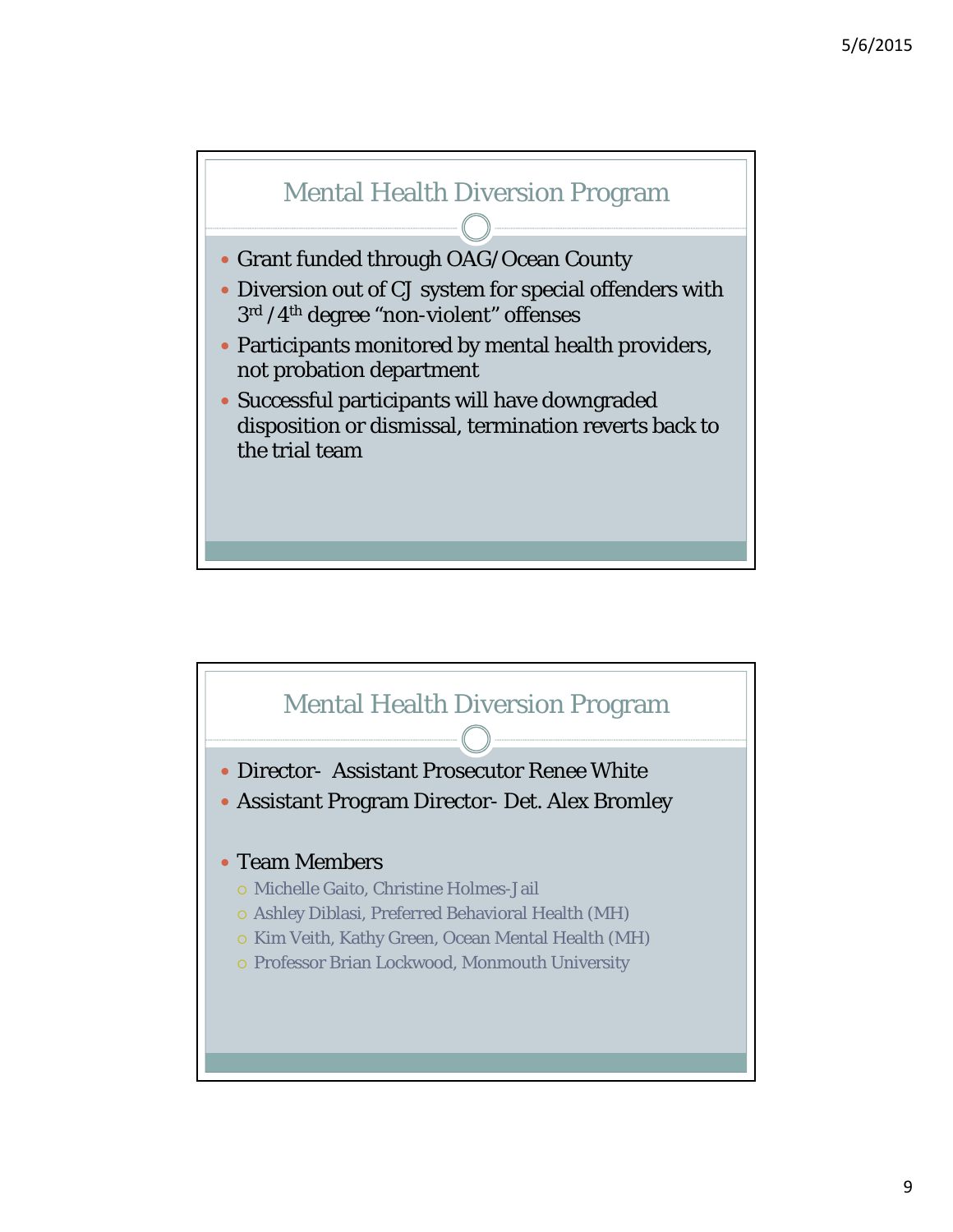

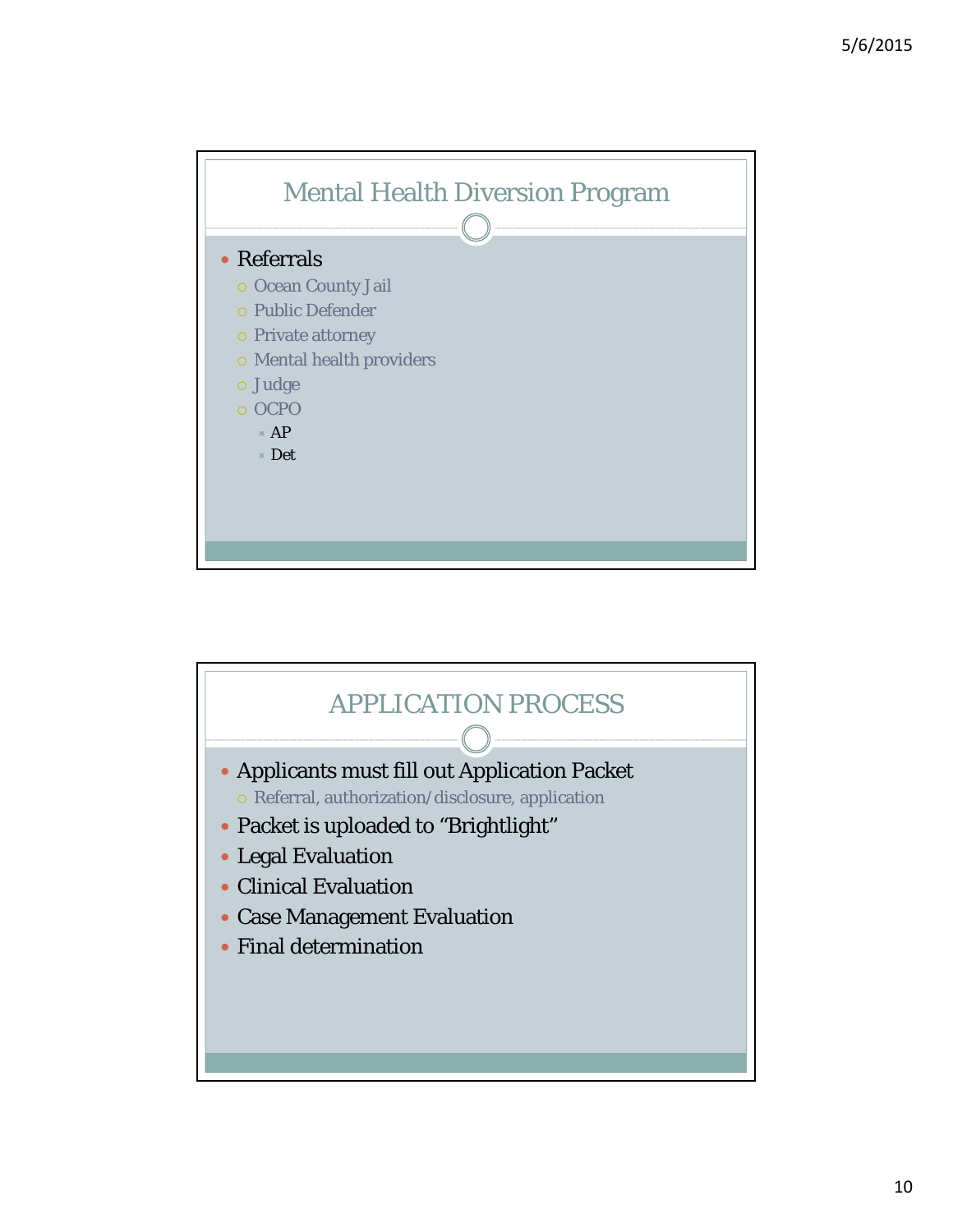

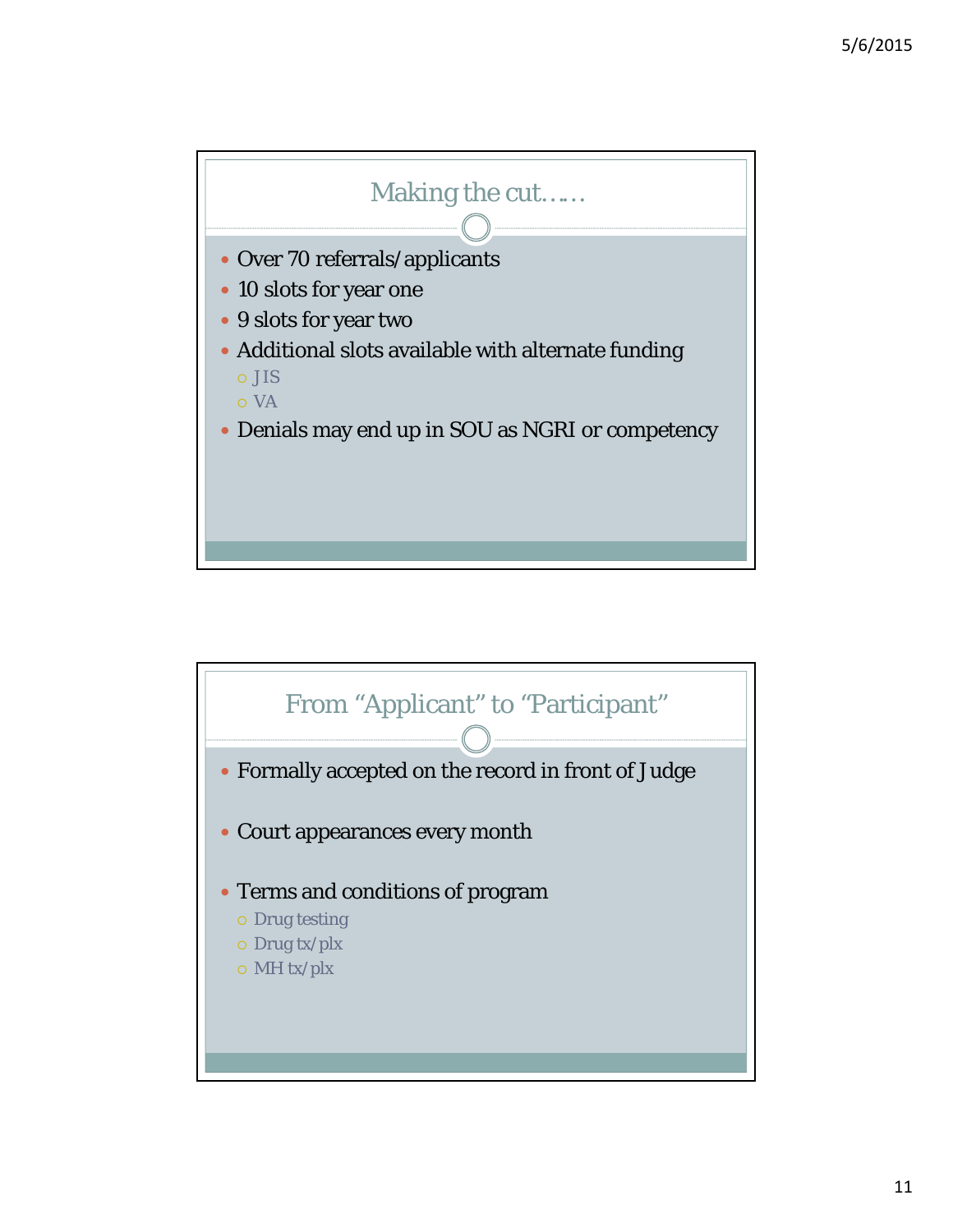